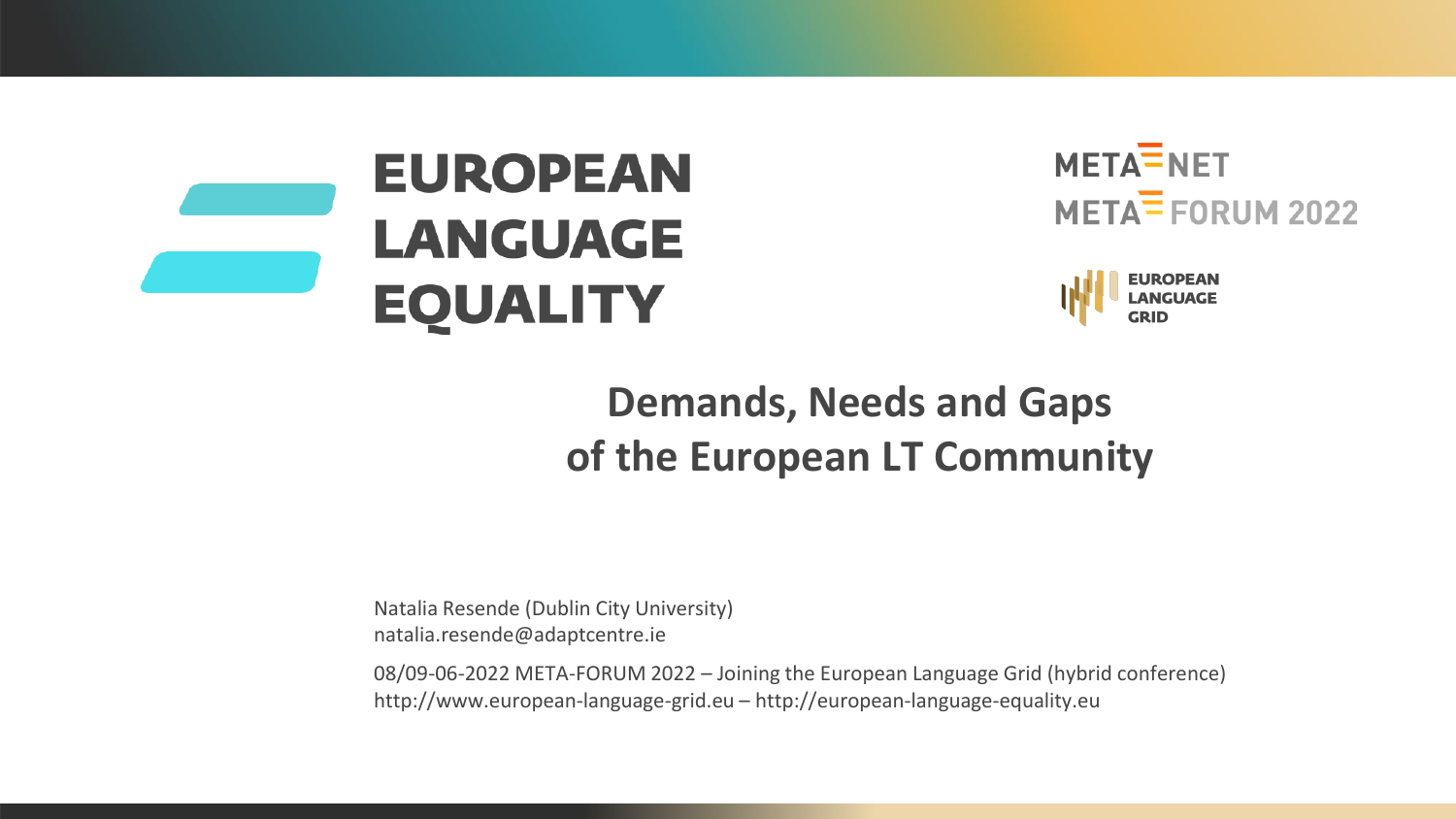#### **Consultation process: LT users survey**



• **Consultation process through an online survey** with the objective to investigate expectations, needs and wishes of stakeholders, to ensure their voices play a decisive role in the pursuit of full DLE supported by LTs

• ECSPM, EFNIL, ELEN, LIBER, NEM, Wikipedia collected answers and prepared reports (D2.7- D2.12) with analysis and interpretation of results. **Interviews were carried out** in order to collect further information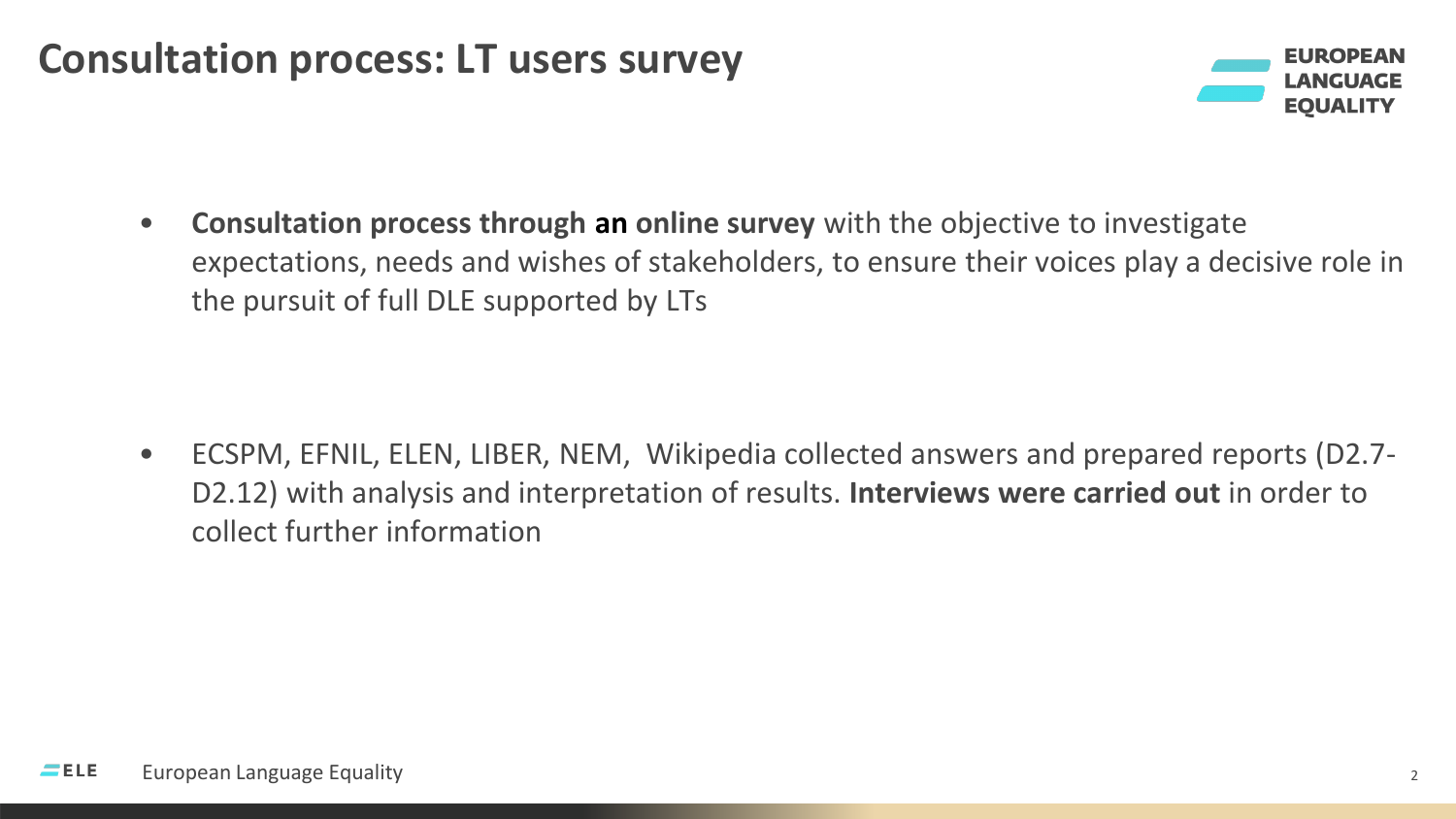# **Consolidated Results: Sectors represented in the survey**



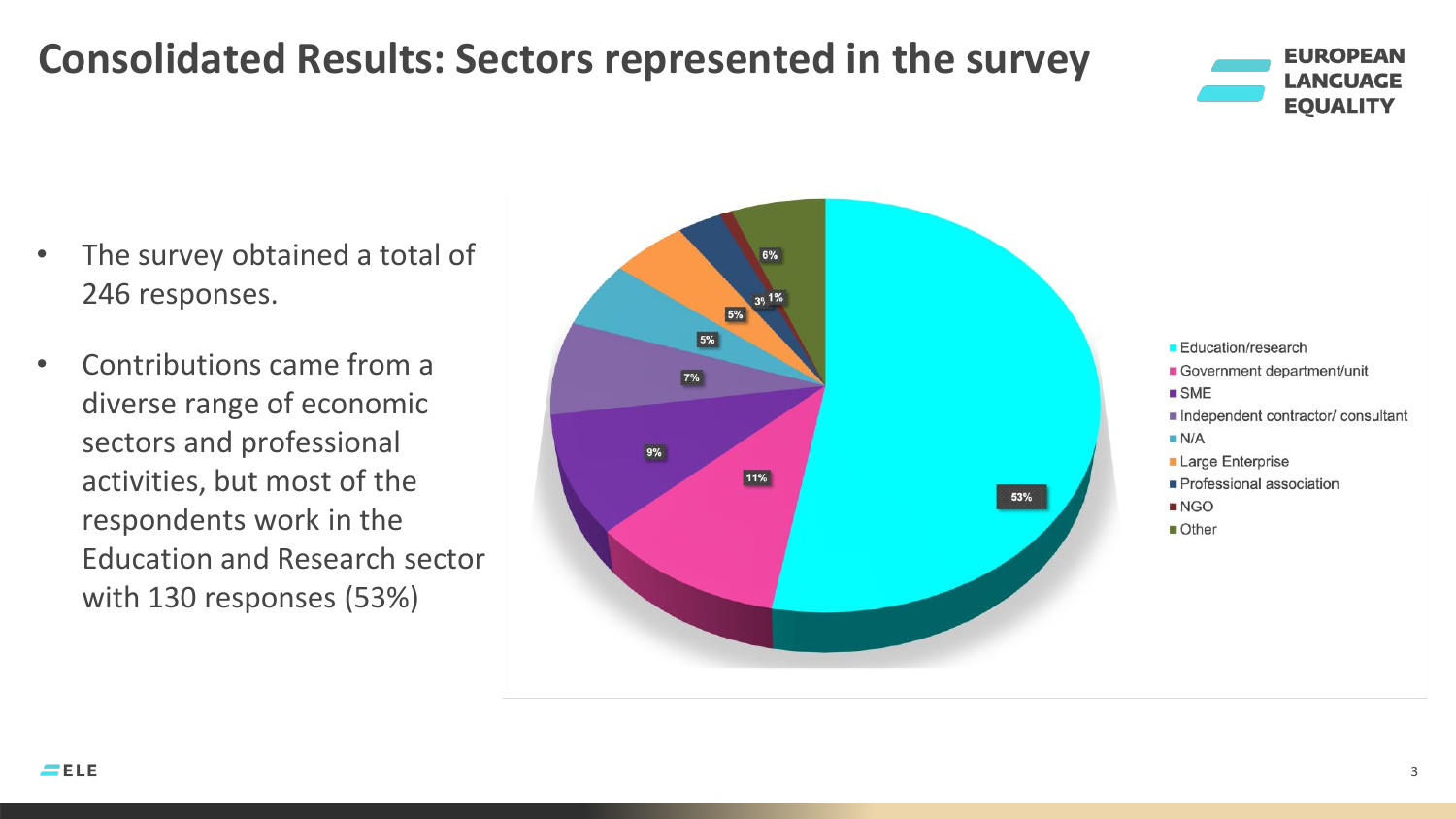# **Consolidated Results: Countries represented in the survey**

- Contributions to the survey came from all over Europe
- Many respondents from Croatia due to the dissemination of the survey at a conference held in Croatia
- Some responses came from people based outside European countries such as the USA, Democratic Republic of Congo and Russian Federation

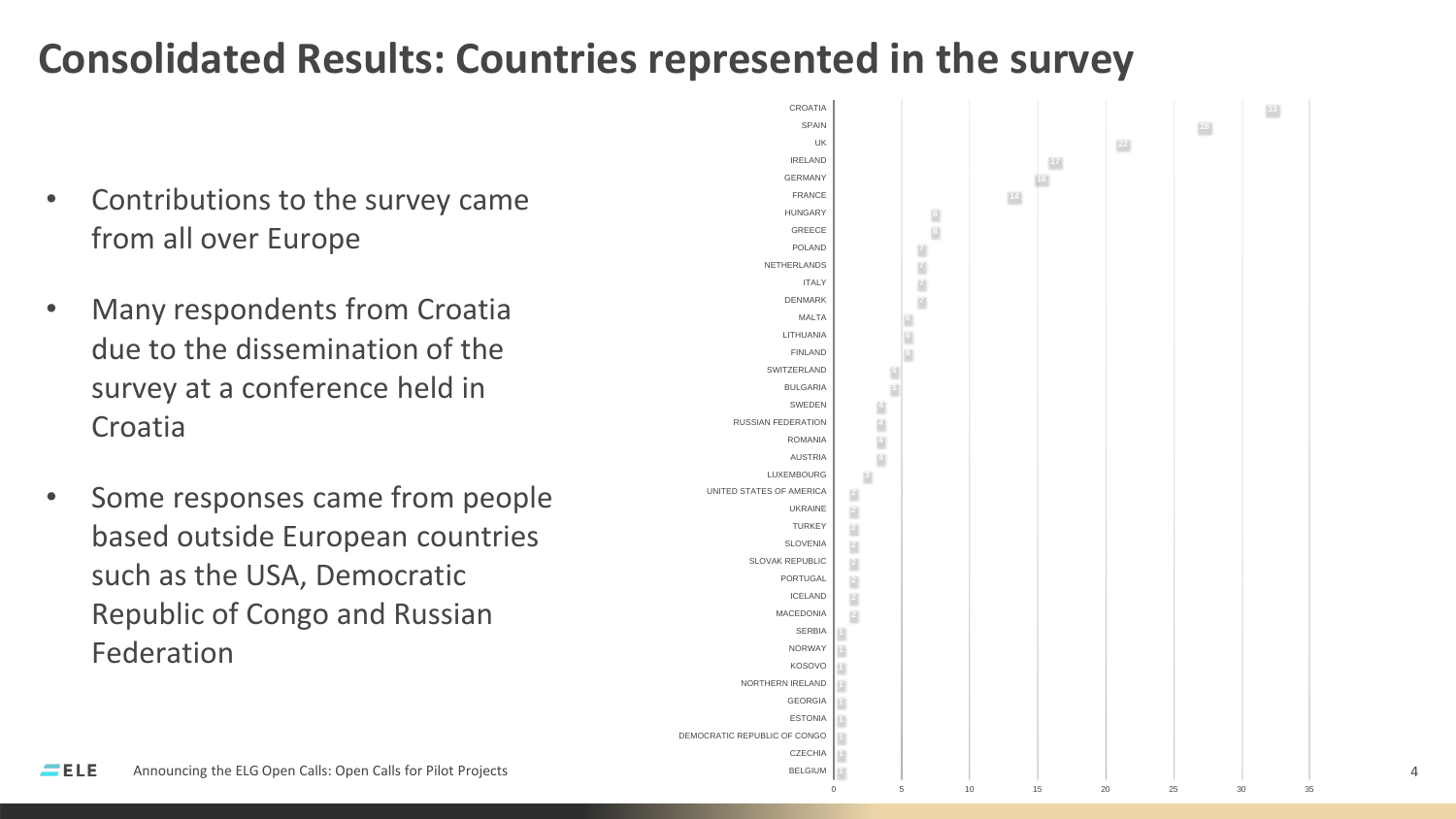# **Consolidated Results: Languages respondents work with**

The survey indicated that 74% of the respondents **work with English**, followed by a well balanced group of languages composed by **German** with 31%, **French** 31% and **Spanish** 30%

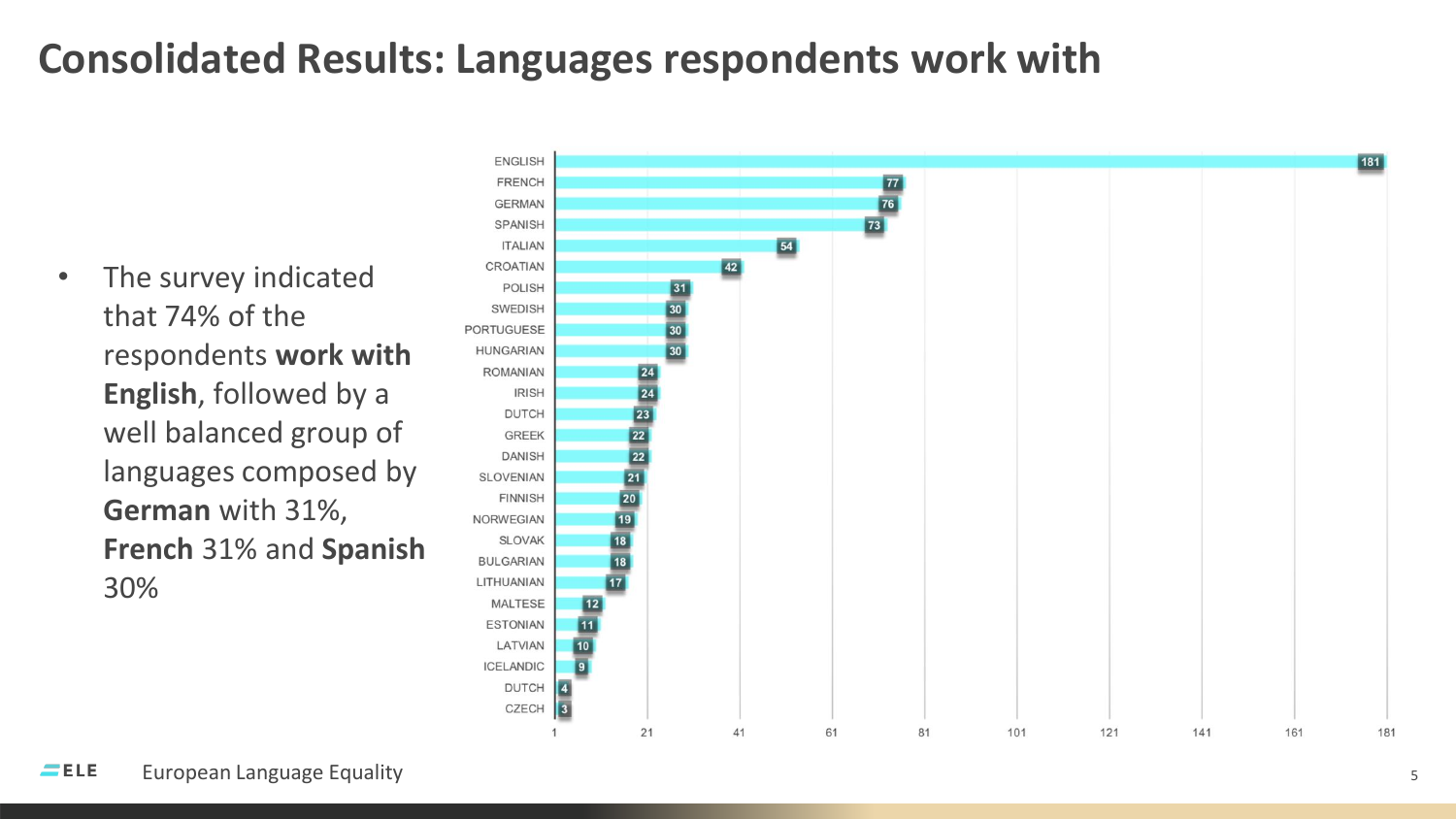# **Consolidated Results: Level of LT support by language**

- Evaluation based on a 4-point Likert scale
- **English is very well supported**, followed by **German, French**  and **Spanish**
- All other European languages were considered to have either poor support or very poor support

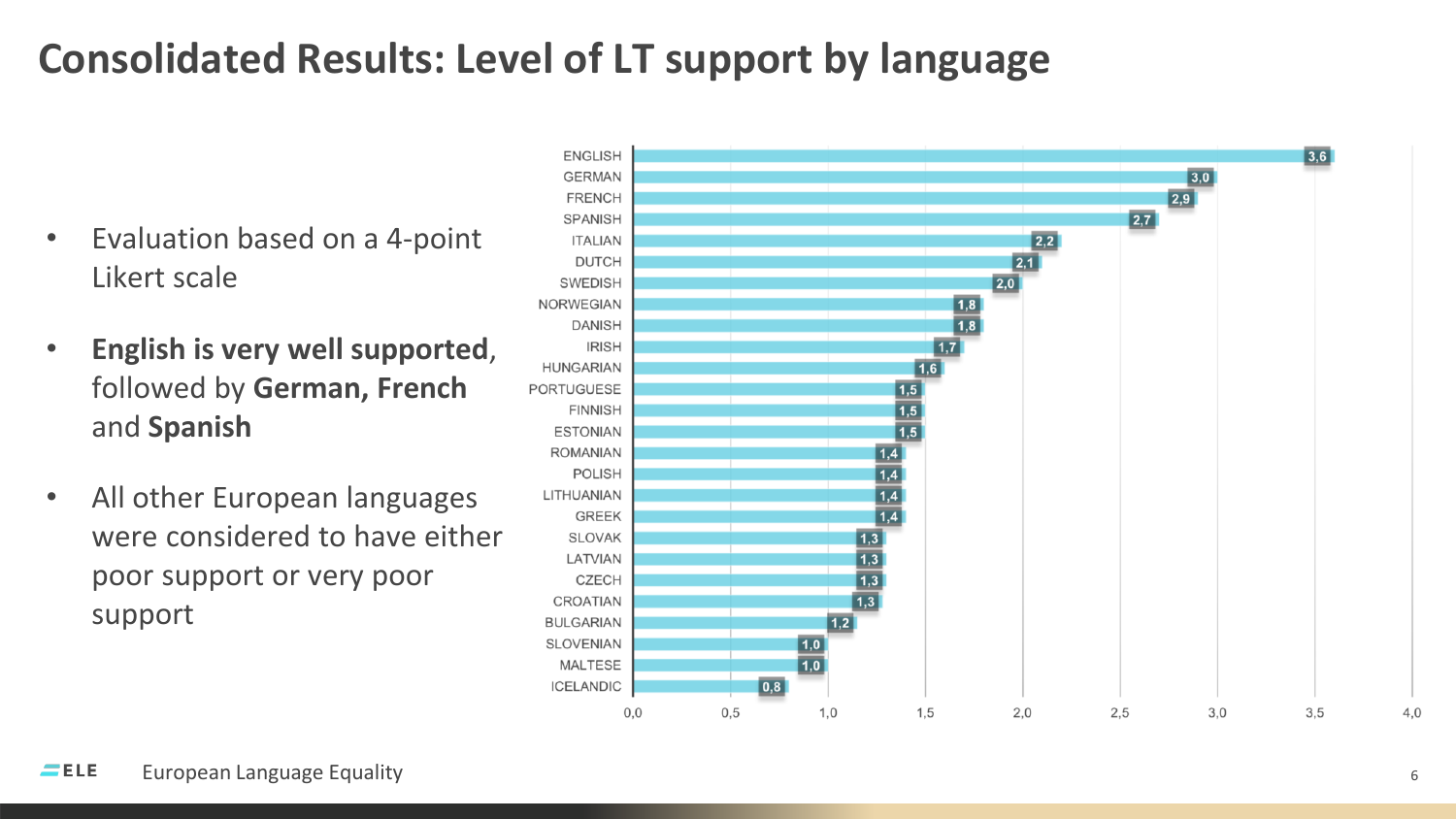# **Consolidated Results: Predictions and Visions for the Future**

- 83% (204) strongly agree or agree that there will be a wider range of language tools for European languages
- 68% (166) strongly agree or agree that in the next 10 years there will be higher-quality tools for European languages, including minority languages
- 46% (113) strongly agree or agree that LTs will help to prevent linguistic loss



In the next 10 years, there will be a wider range of language tools for European Languages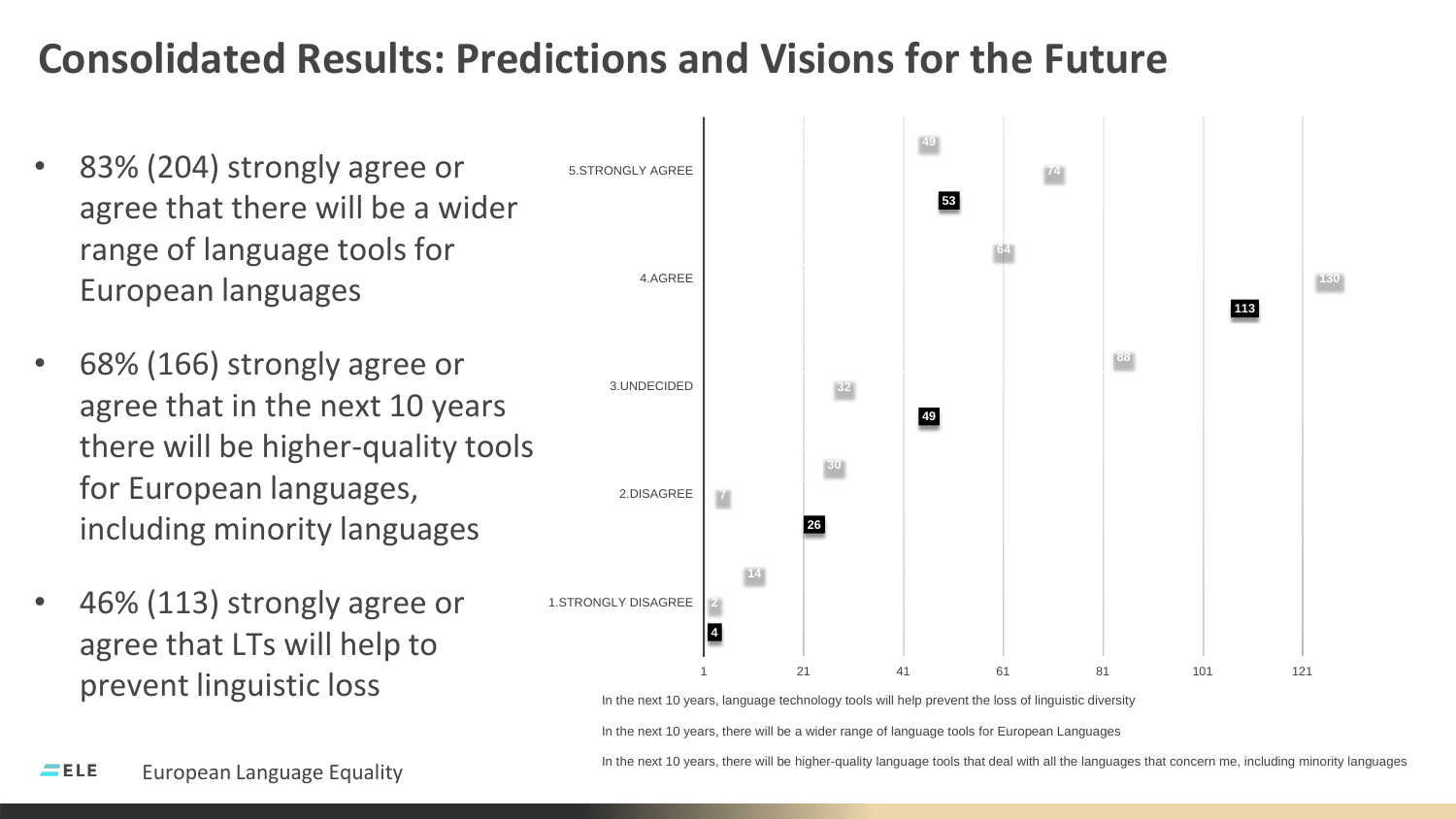## **Consolidated Results: Predictions and Visions for the Future**

**Answers to open-ended question:** *Which tools or applications that could potentially use LT do you want to see that are not currently available for the languages you work with (we welcome any suggestion, even ideas that are not possible with current technology)?*

- **Higher-quality tools** for certain languages such as "better parsing of Danish than currently available"
- **Availability of tools** that do not yet exist for some languages but exist for other languages such as "*speech recognition for Welsh*", "*speech recognition for Catalan, better grammar checking for Catalan*", "*spell check for Irish*", "*more reliable speech recognition for Greek*", "*A good Georgian-English Translator*" and "*better MT for Croatian language*".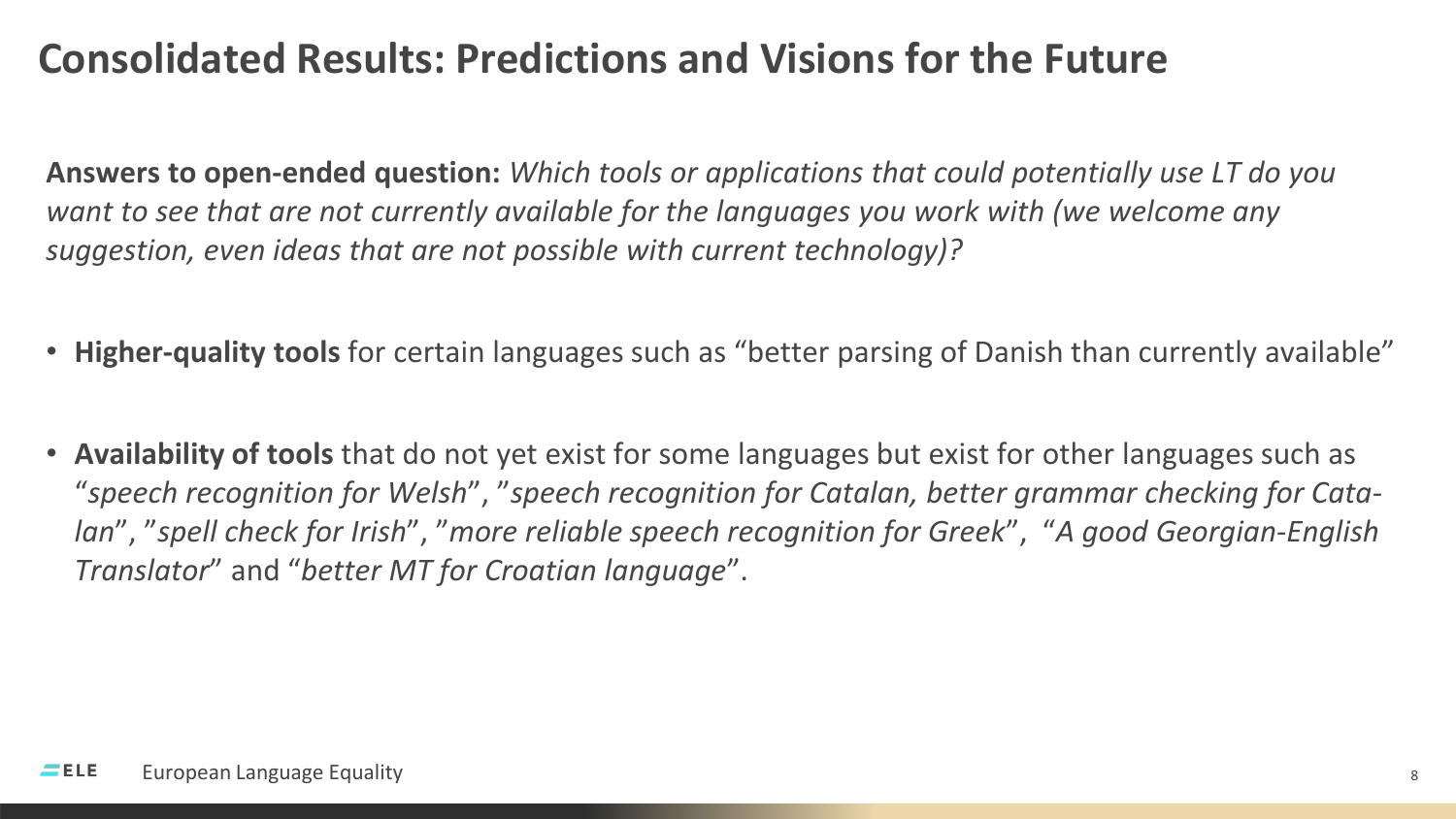#### **EU Citizen Survey**

- Targeted EU citizens with the aim of taking into account their opinions, individual needs, wishes, and general demands, and more importantly to make sure that their voices play a decisive role in the pursuit of full digital language equality supported by LTs
- Short survey with 12 questions disseminated in 28 countries and 86 European languages through Lucid market services as well as the ELE consortium
- Survey setup in *QuestionPro* online survey platform
- Collected a total of 21455 completed responses (closed on May  $1<sup>st</sup>$  2022)
- **Preliminary results: 10330 responses analysed so far ( 17788 data points)**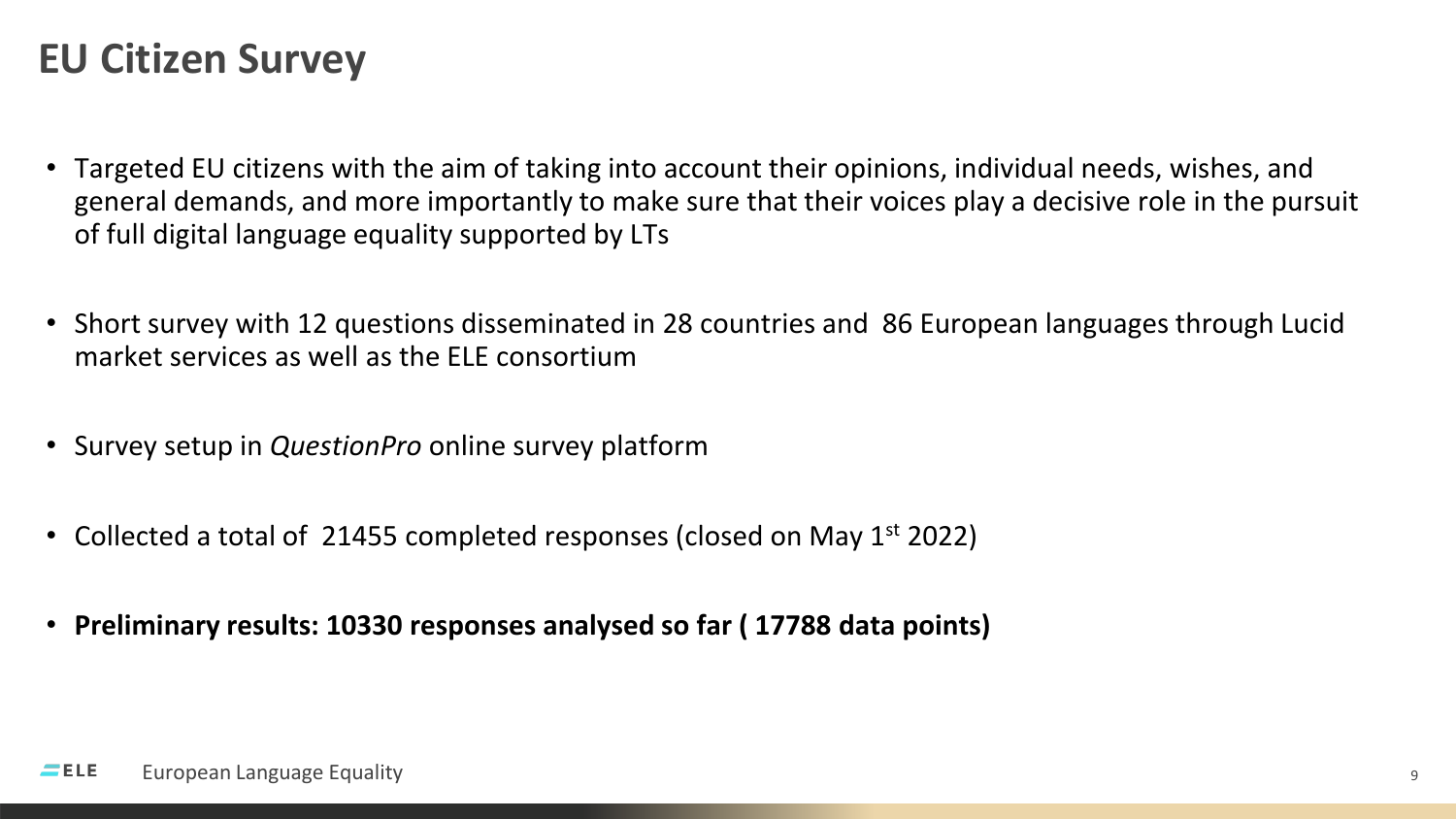#### Respondents' profiles:

| <b>Age group</b>  | %  | <b>Education</b>           | %  |
|-------------------|----|----------------------------|----|
| 25-34             | 28 | High school                | 35 |
| 35-44             | 24 | Bachelor's degree          | 24 |
| $ 18-24 $         | 21 | Master's degree            | 16 |
| 45-54             | 15 | <b>Vocational training</b> | 10 |
| 55-64             | 8  | Some high school           | 8  |
| l65+              | 4  | Ph.D. or higher            | 5  |
| Prefer not to say | 0  | Prefer not to say          | 2  |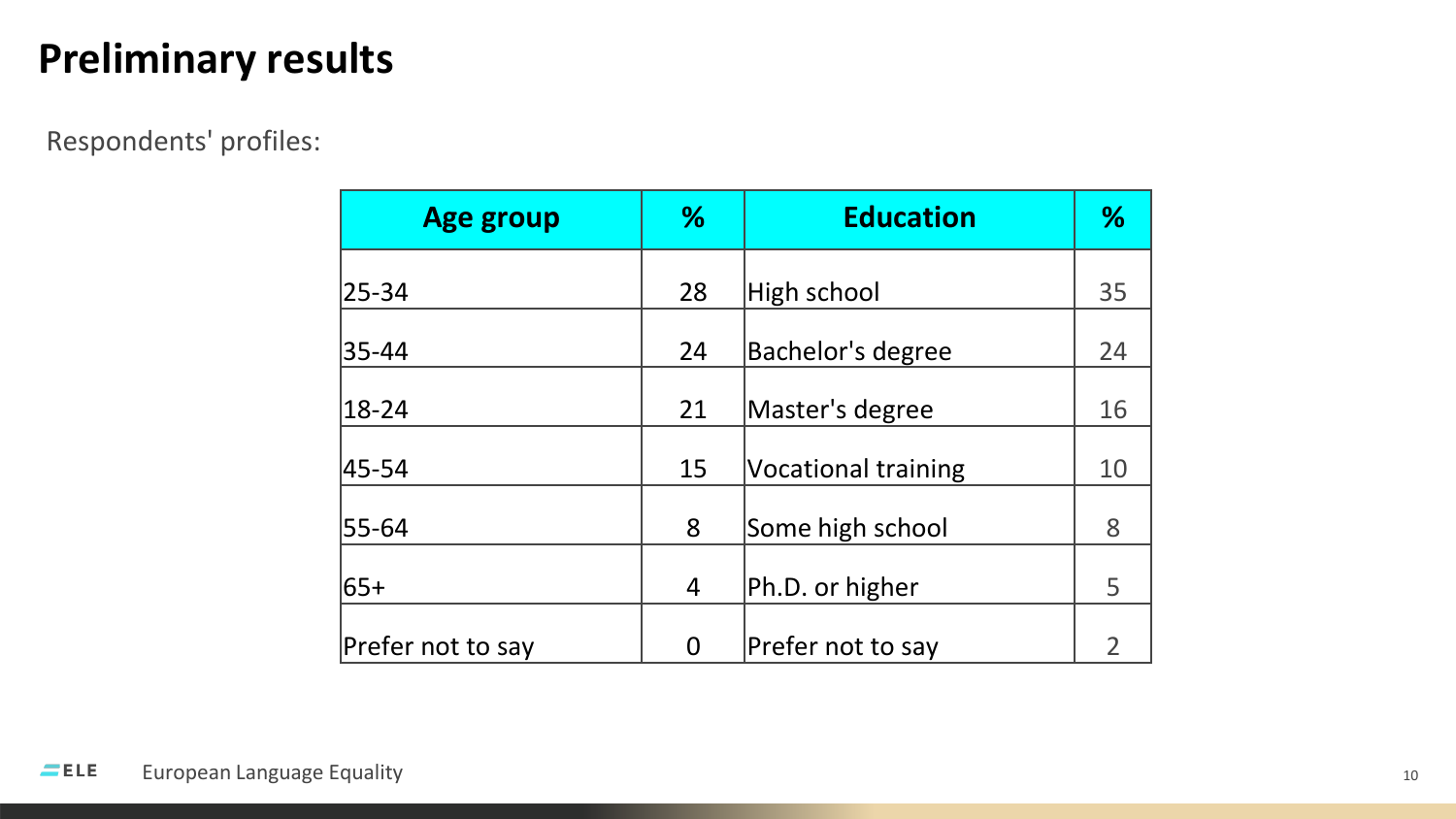*Before we start, it is important for us to find out what you already know about Language Technology. Please select all the words and terms you are familiar with or that you are able to understand right away:*

| <b>Terms</b>                              |    |
|-------------------------------------------|----|
| <b>Machine Translation</b>                |    |
| <b>Chatbot</b>                            |    |
| <b>Smart personal assistants</b>          | 44 |
| Natural Language Understanding            | 42 |
| Language Technology                       | 41 |
| Speech Processing                         | 39 |
| Information Retrieval                     | 38 |
| Natural Language Processing               | 33 |
| Language-centric Artificial Intelligence  | 33 |
| Conversational Agents                     |    |
| I am not familiar with any of these terms |    |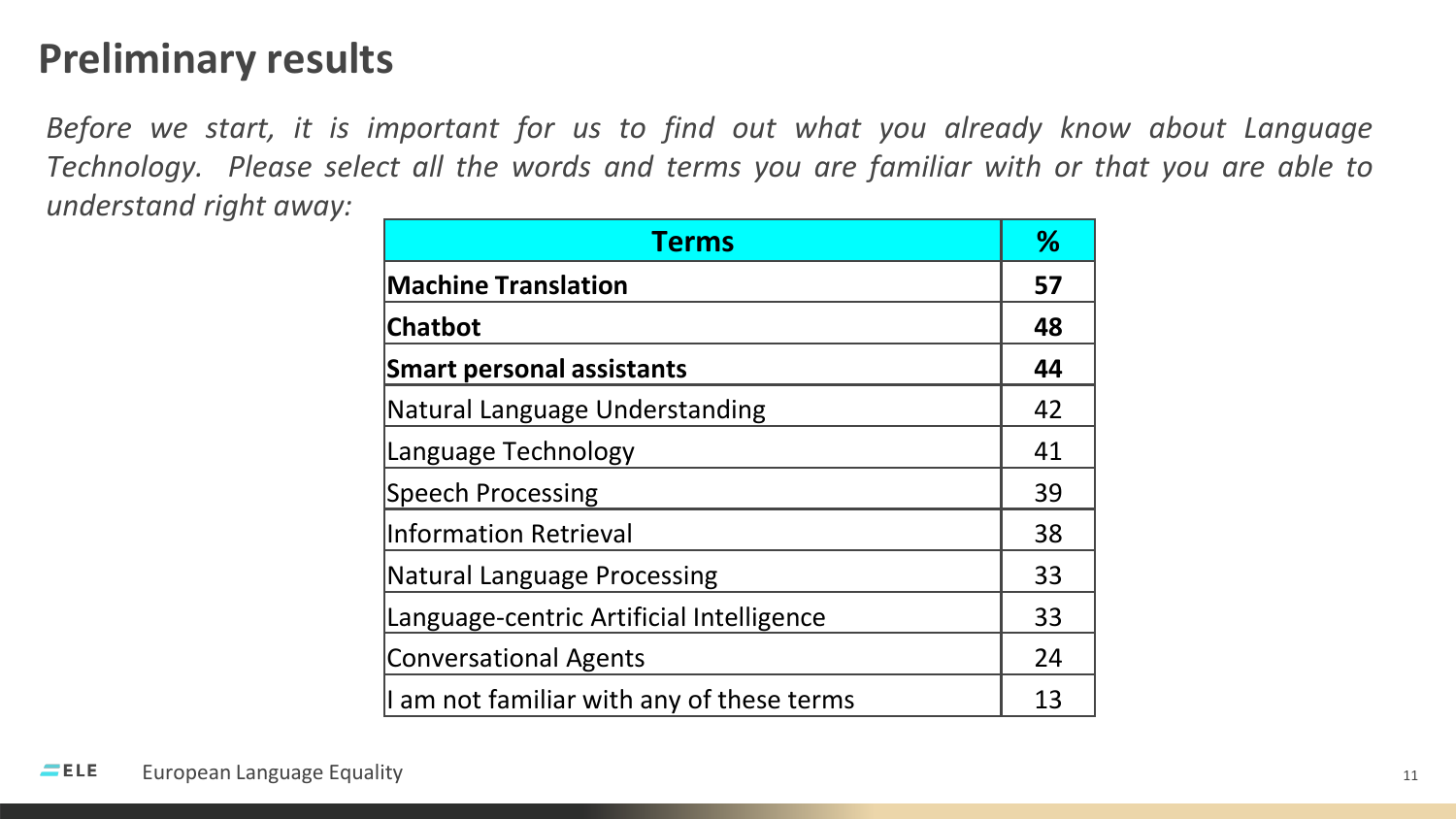*What languages do you use in your everyday life (professionally and socially)? Please select as many as apply.*

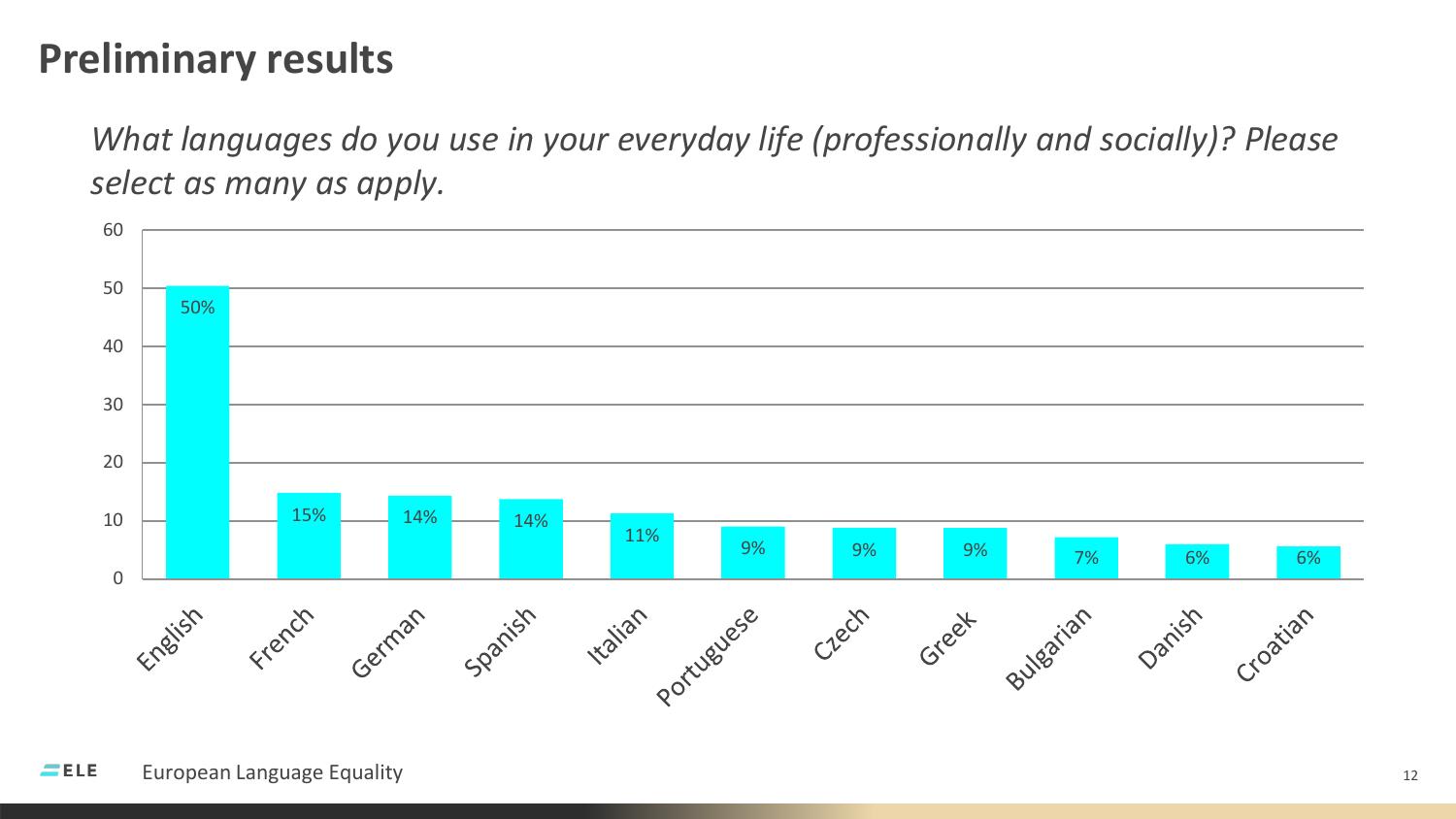• The three most used tools in this dataset are the **search tools** and the **language learning tools**. **Personal assistant tools** are the least used.

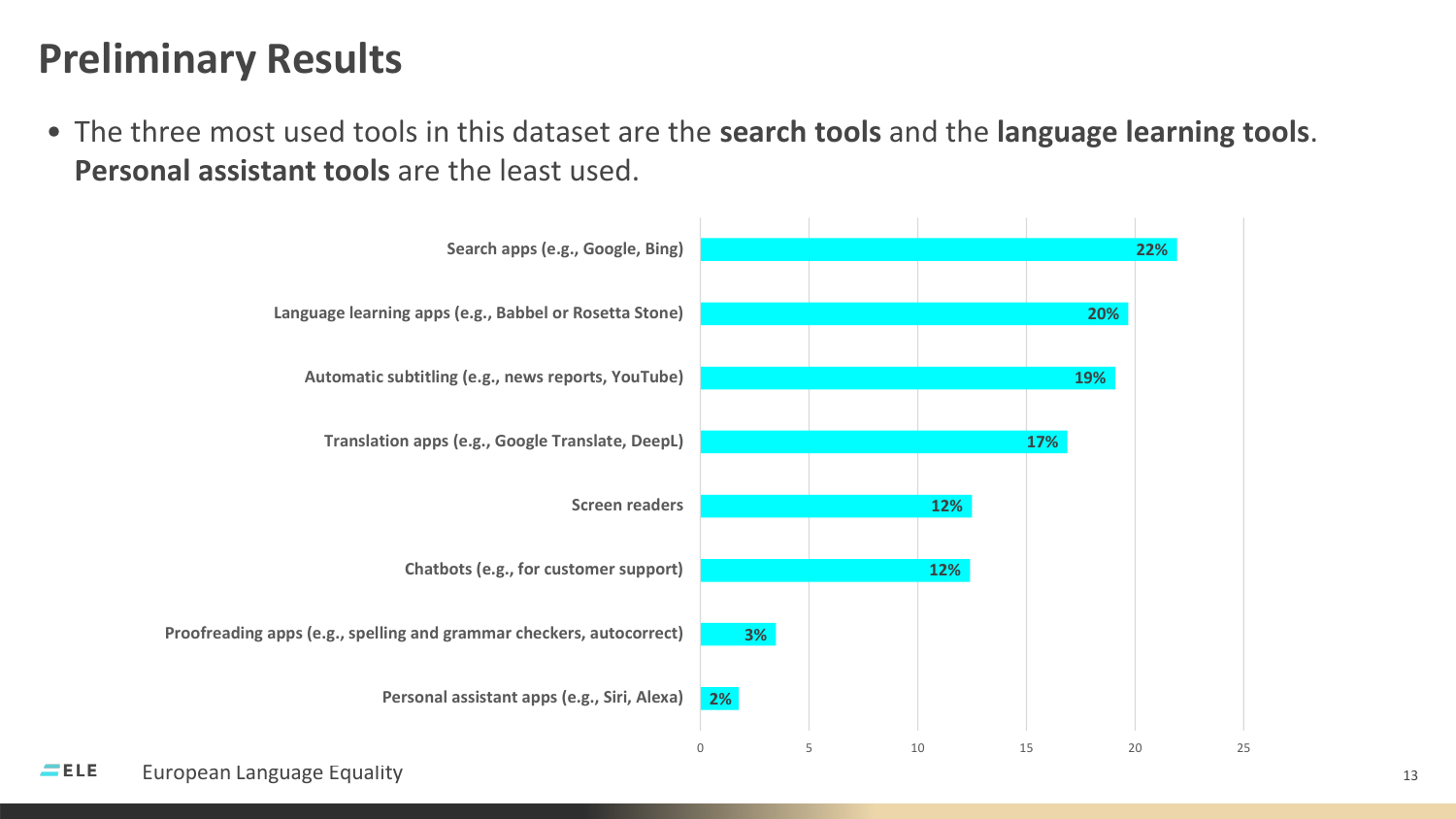*Please rate all the types of software applications, apps, tools or devices you use for "your language(s)". Tools you do not use for "your language(s)" do not need to be rated.* 

#### **Evaluation based on a 5-point Likert scale**

- 1) Search apps (e.g., Google, Bing)
- 2) Personal assistant apps (e.g., Siri, Alexa)
- 3) Proofreading apps (e.g., spelling and grammar checkers, autocorrect)
- 4) Translation apps (e.g, Google Translate, DeepL)
- 5) Automatic subtitling (e.g., news reports, YouTube)
- 6) Language learning apps (e.g., Babbel or Rosetta Stone)
- 7) Chatbots (e.g., for customer support)
- 8) Screen readers



#### **Overall scores per language**

 $EEE$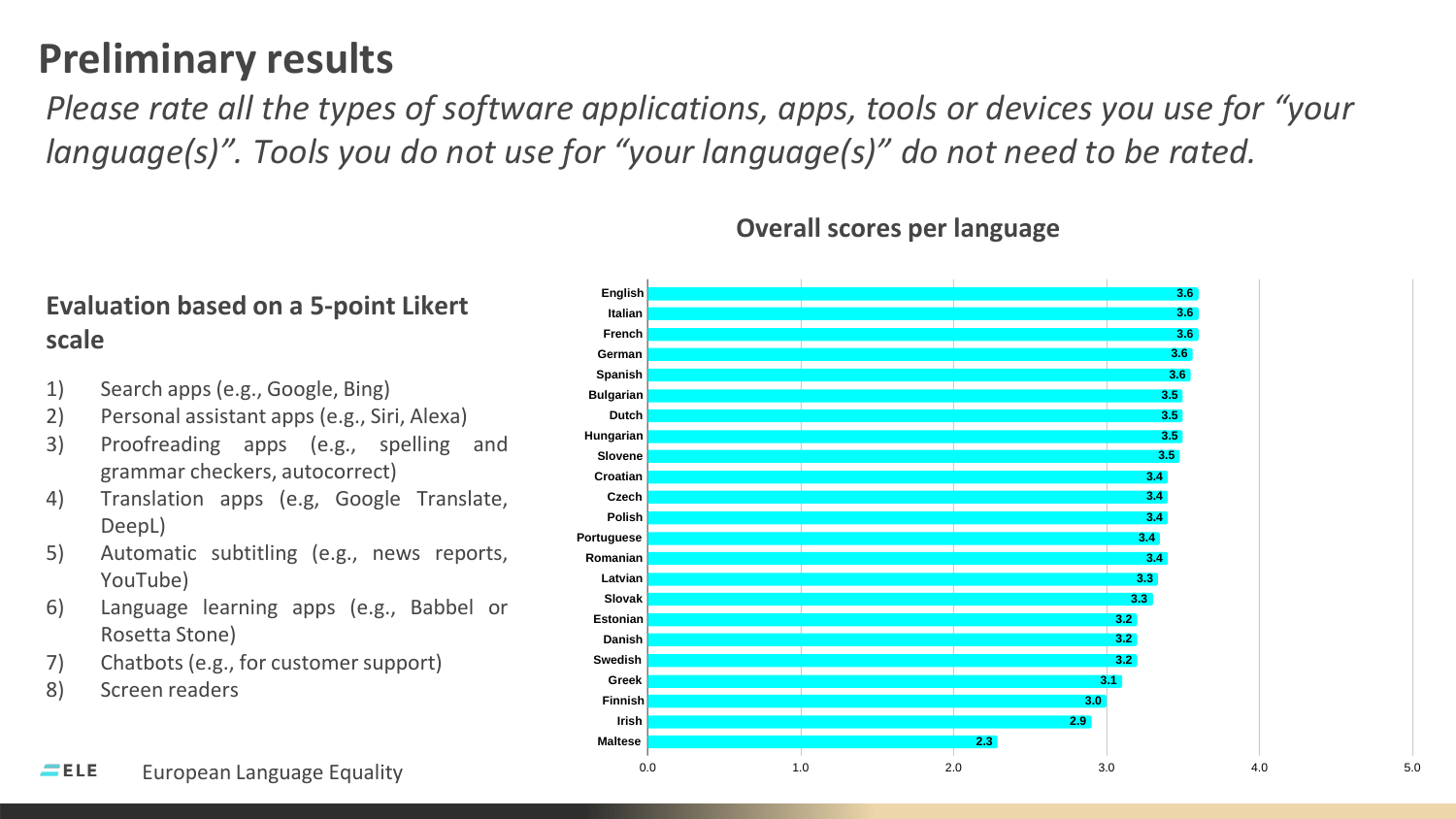*What would be the top 3 advantages of improving apps and tools for all languages? Please select the three most important advantages in your opinion.*

| <b>Answers</b>                                                                         | %  |
|----------------------------------------------------------------------------------------|----|
| Improve communication between speakers of different languages                          |    |
| Increase peoples' exposure to these languages                                          |    |
| Increase the number of speakers of those languages, including minority and regional    |    |
| languages                                                                              |    |
| Prevent minority or regional languages from digital extinction                         |    |
| Improve literacy in minority or regional languages                                     |    |
| Increase people's engagement with social, leisure and professional activities in their |    |
| own languages                                                                          | 23 |
| Improve the communication capabilities of people with disabilities                     |    |
| Improve trade in countries where those languages are spoken                            |    |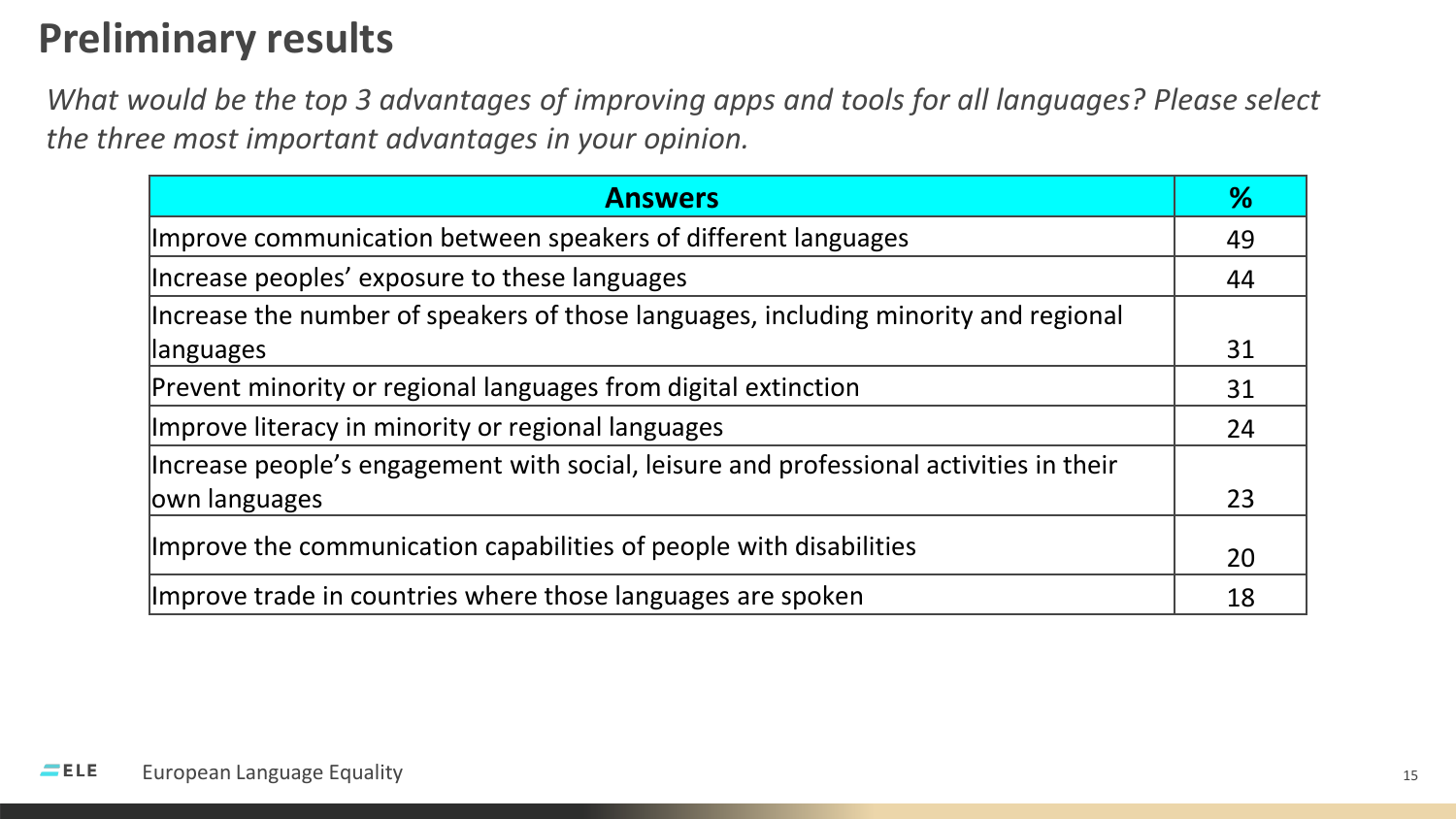#### **Conclusions**

- $\checkmark$  Both surveys shows that English is regarded as the best supported language, followed at some distance by a small group: German, French, Spanish, Italian
- $\checkmark$  LT survey shows respondents' concern regarding the differences in technological support between European languages, specifically the poor technological support of minority, regional and lesser-used languages
- $\checkmark$  The preliminary results of the EU citizen survey show differences in support are mainly reflected in differences in quality and performance of tools between the languages
- $\checkmark$  LT users are aware of the importance of LTs for communication between speakers of different languages, for increasing the number of speakers of smaller languages as well as for the help with the preservation of cultural heritage and enhance its visibility